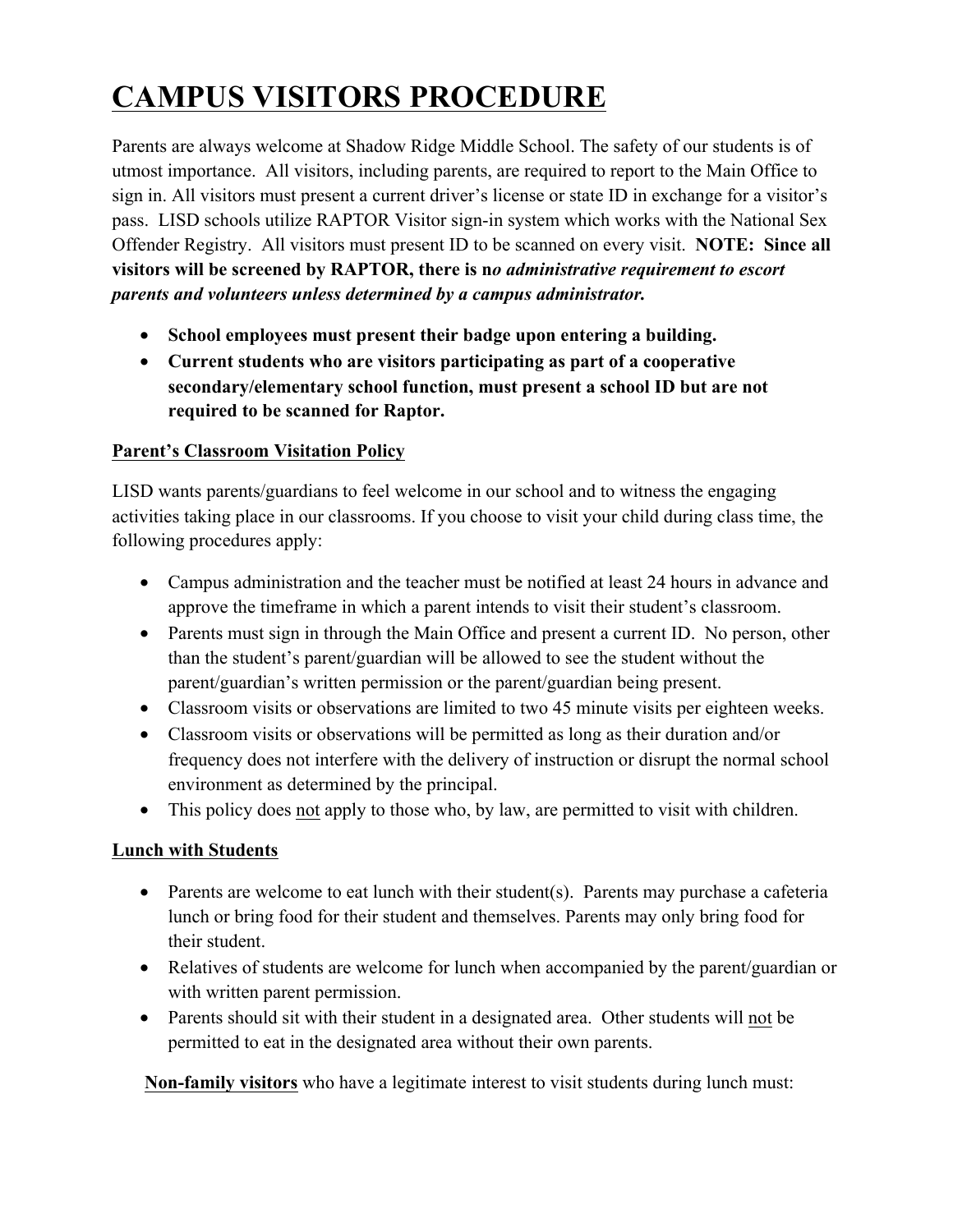- o Provide written permission from the parent of the student(s) they wish to visit (kept on file). Non-family visitors may only sit and visit with students for which they have received parental permission.
- o Contact campus administration at least 24 hours prior to your visit.
- o Sign in through the Main Office and present a current ID for the Raptor system to receive a visitor's pass.
- o Parameters for these visits will be determined by the campus administration based on factors such as the nature of recurring visits, pre-planning, and the number of students.

# **Elementary Campus Playgrounds**

• Only school employees and elementary students are allowed on the playground during bus arrival/dismissal time, during school hours, and during the Extended School Day program.

# **Volunteers**

• Volunteers must complete a criminal background check. This can be completed on the LISD website (www.lisd.net) under the Parents button through the link to "Volunteer/Apply Now." This may take a minimum of 2 weeks to process. Volunteers must reapply every three years.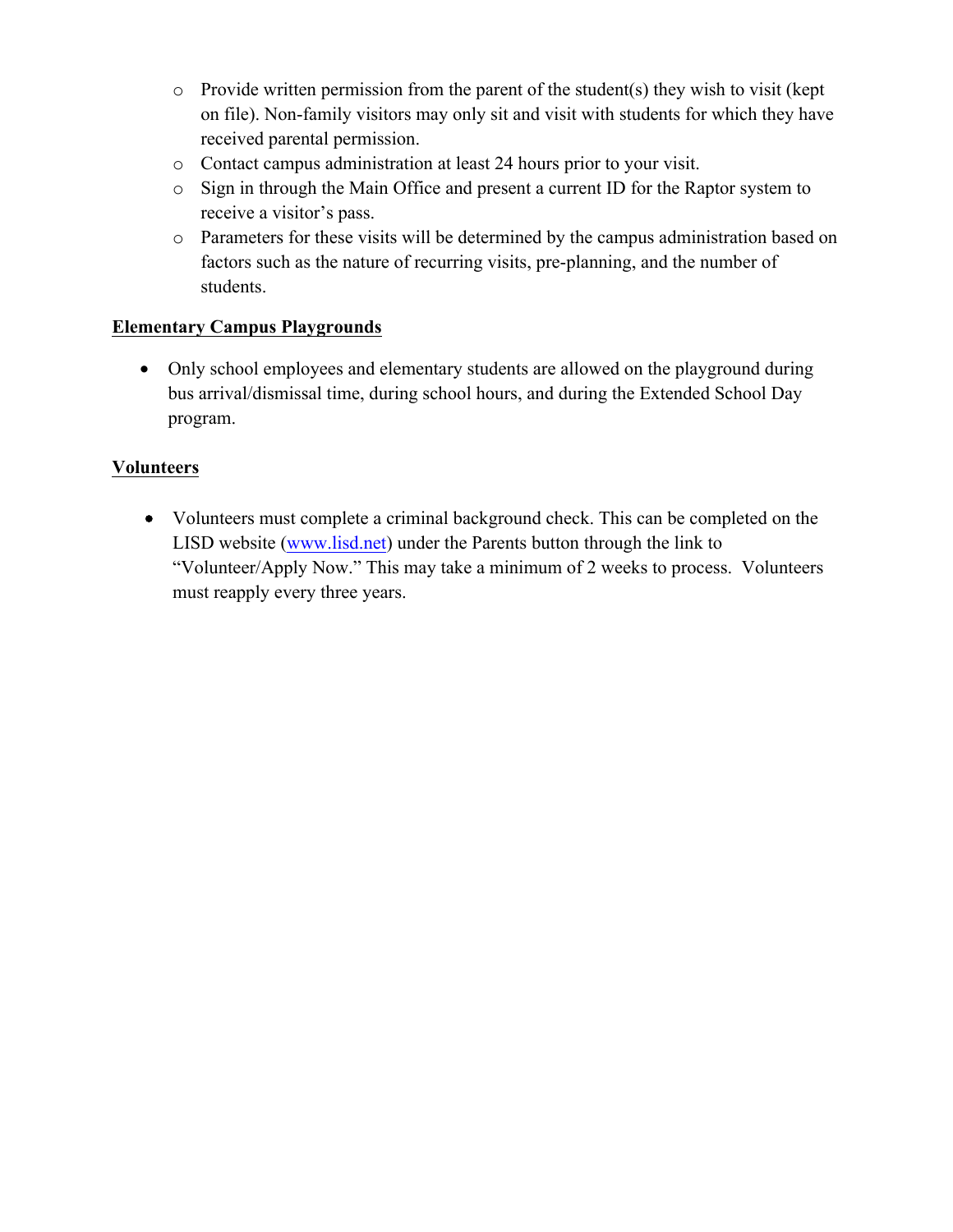# **District Raptor FAQ's**

#### **How does the system work?**

Visitors present a valid state or government issued photo identification card to the school's receptionist. This ID is scanned into the V-Soft system and the personal information from the ID is cross-referenced against names of Registered Sexual Offenders (RSO) in a database maintained by Raptor Technologies, Inc. Within moments, the receptionist will know if the visitor is an RSO. If this is the case, then guidelines are in place to positively engage the visitor and consider the validity of the request to visit the school. If this is not the case, then the V-Soft system will print out a visitor's pass which includes the person's name, photo, date of visit, and destination within the building.

#### **What types of identification are acceptable to be used in the V-Soft system?**

The following IDs are known to work within the system: Texas Driver License; State ID Card; Concealed Handgun License; Military ID; Government ID; Mexico Driver License; Mexico Consulate ID; Canada Driver License; and, Alien Registration Receipt Cards. This list is not meant to be exhaustive, or to exclude other forms of valid state or government issued photo identification cards. If another form of ID is presented, we will evaluate its use for the V-Soft system.

#### **What Data is Used?**

Public sex offender database information is used to screen visitors to the campus, as well as private alert data entered by the school on custody issues and restraining orders. This is NOT a background search – no other criminal information is searched or provided such as traffic tickets, warrants, felonies, etc.

#### **Data Security**

The data entered or scanned into the system is secured by GeoTrust Quick SSL. Sites secured by Quick SSL are utilizing 128-bit SSL certificates hereby offering the highest level of encryption or security possible.

#### **Privacy Policy**

The data collected is exclusively for the use of the school, school district and law enforcement only. This information is NOT sold or shared with any outside sources.

#### **Does this replace the volunteer criminal background check?**

No, Raptor only checks for sex offenders. The volunteer criminal background check is required every three years.

#### **What if I don't have a district-approved photo ID; can I still get into the school?**

It depends on the purpose of your visit. A campus administrator will evaluate the purpose for the visit and make a determination. If granted, the visit will be monitored and limited solely to the area where you need to go. Before entering the school, you will be asked to provide your first and last name, as well as your date of birth; this information will be manually entered into the V-Soft system and scanned against the RSO database. Assuming clearance, a visitor's pass will be issued.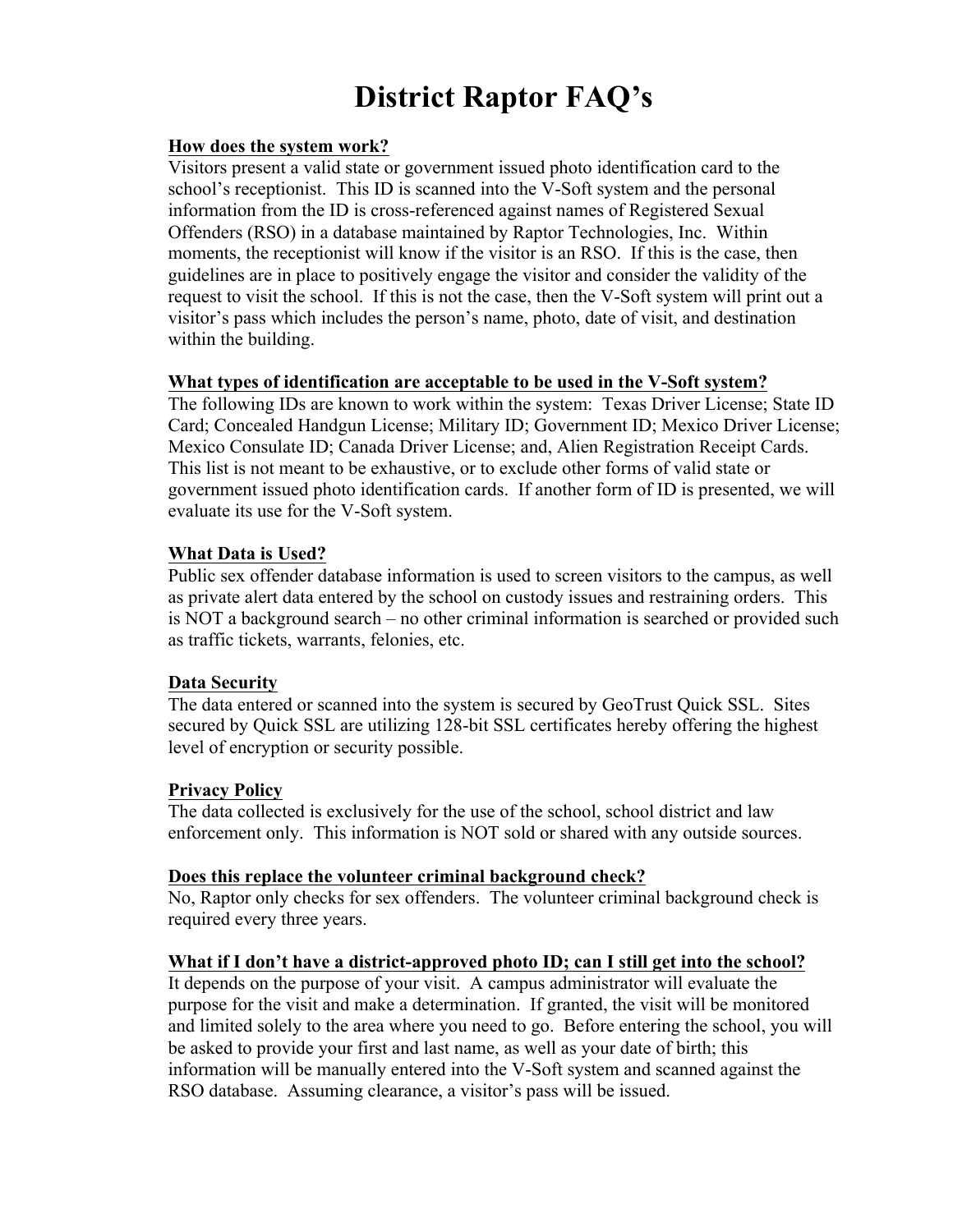# **Do I have to present my photo ID each time I enter a school?**

A visitor should be prepared to present their photo ID on the initial visit at each school visited. Principal discretion will determine whether the visitor will be required to present photo ID on subsequent visits to the same campus. With subsequent visits, the receptionist may ask you to scan or simply enter your name. It is important to note that even though a visitor may not be asked to provide their photo ID on subsequent visits to the same school, before a visitor's pass is printed out, the V-Soft system will check the name against its updated database of Registered Sexual Offenders. If, for any reason, announced or not, a principal chooses to require photo ID for all campus visitors, this will be strictly enforced.

## **What if I'm on the Registered Sexual Offender list? Can I expect to interact with my child and work with the district in educating him/her?**

Yes, assuming you do not have a court-order restricting access into the school. You will need to check in with the receptionist upon arrival. A school administrator will visit with you to confirm the purpose of your visit. After this, you should expect that your visit will be monitored in its entirety, as cited in Board policy GKC Local.

### **Board Policy GKC Local:**

Prominent notices shall be posted at each campus requiring all visitors to first report to the campus administrative office. This shall apply to parents, Board members, volunteers, social service workers, invited speakers, maintenance and repair persons not employed by the District, vendors, representatives of the news media, former students, and any other visitors.

Visits to individual classrooms during instructional time shall be permitted only with the principal's and teacher's approval, and such visits shall not be permitted if their duration or frequency interferes with the delivery of instruction or disrupts the normal school environment.

# **REGISTERED SEX OFFENDERS ON DISTRICT PREMISES**

The Superintendent, working with campus administrators, shall develop and implement procedures regarding campus visitors who are identified as sex offenders. These procedures shall address:

- 1. Parental rights;
- 2. Escort by District personnel;
- 3. Access to common areas of the campus;
- 4. Access to classrooms;
- 5. Drop off and release of students;
- 6. Eligibility to serve as volunteers; and
- 7. Any other relevant issues.

Unless legal documentation (i.e., a court order) prohibits a registered sex offender from being on or within a specified distance of school property, the registered sex offender shall be allowed school-related visitation, as provided by this policy.

To ensure student safety, school administrators shall enforce the following precautions while a registered sex offender is on school property: